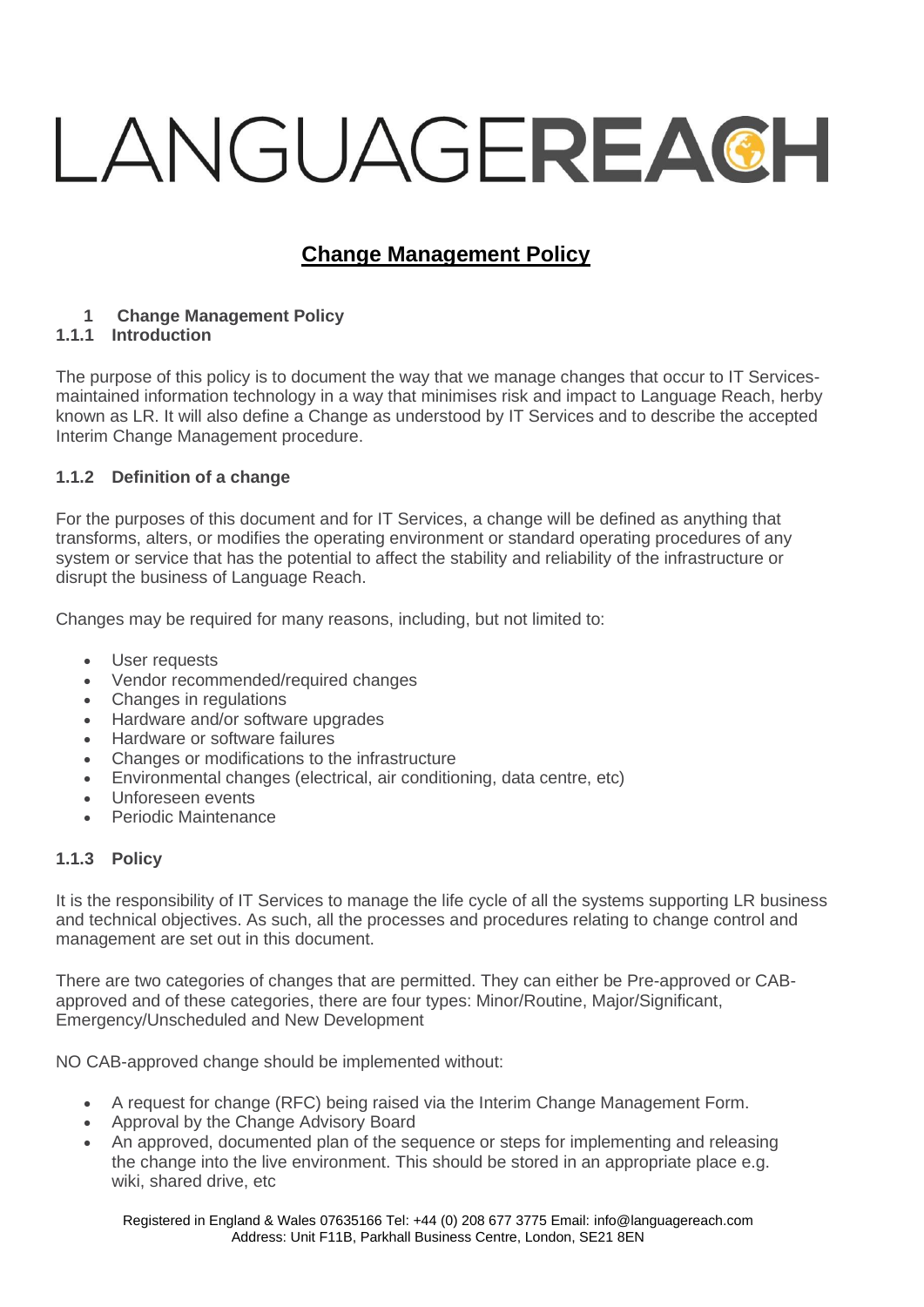- Evidence demonstrating the fact that this change has been tested in a pre-live/staging environment first.
- A rollback/mitigation plan in case of failure.
- A post-change test being documented to check that the change has been successfully applied.

### **1.1.4 Incidents**

Some incidents may or not may not be related to a change, but where a change has caused an incident then it will be possible to trace this back to the person responsible for make that change. The Change Manager will facilitate a review meeting and a report will be generated and fed back to the Change Advisory Board.

# **1.1.5 Scope**

The scope of the Interim Change Management Policy and the procedures contained within it are applicable to all members of IT Services and its authorised colleagues and are related to the management of changes to all IT Services managed live IT systems or services.

# **Exclusions**

This is not a system for customers to request changes or enhancements to any service or system; there are already other mechanisms in place for this such as the SER system.

### **1.1.6 Risk**

By proactively planning and managing changes for the benefit of users, we should be able to deliver a better and more reliable experience to our customers; this should be done in line with LR's business needs. If not properly controlled, changes could be made which will have a negative impact on LR and could prevent people from fulfilling their roles. Changes could also be made by individuals who are not fully aware of the impact on other areas of LR. All changes should undergo a risk assessment to determine the probability of it occurring and the impact it would have on LR.

### **1.1.7 Roles and Responsibilities**

The Change Manager ensures that changes follow the Change Management Procedure and will review the policy to ensure that it is up to date and relevant.

Everyone in IT Services has a potential role and corresponding responsibility with regards to Change Management.

End-Users/Functional Teams:

- 1. Submitting enhancement requests through the appropriate systems
- 2. Participating in testing, pre-deployment testing and post deployment testing
- 3. Timely sign off for the change
- 4. Verifying that change requests are valid

IT Services Staff as End-Users, Functional Users or Functional User Management: Responsibility for following the policy.

IT Services Staff Technical Role:

Responsibility to follow prescribed change management processes and procedures.

IT Services Executive:

Overall responsibility for the change management policy and processes contained within it and to ensure that all staff follow it.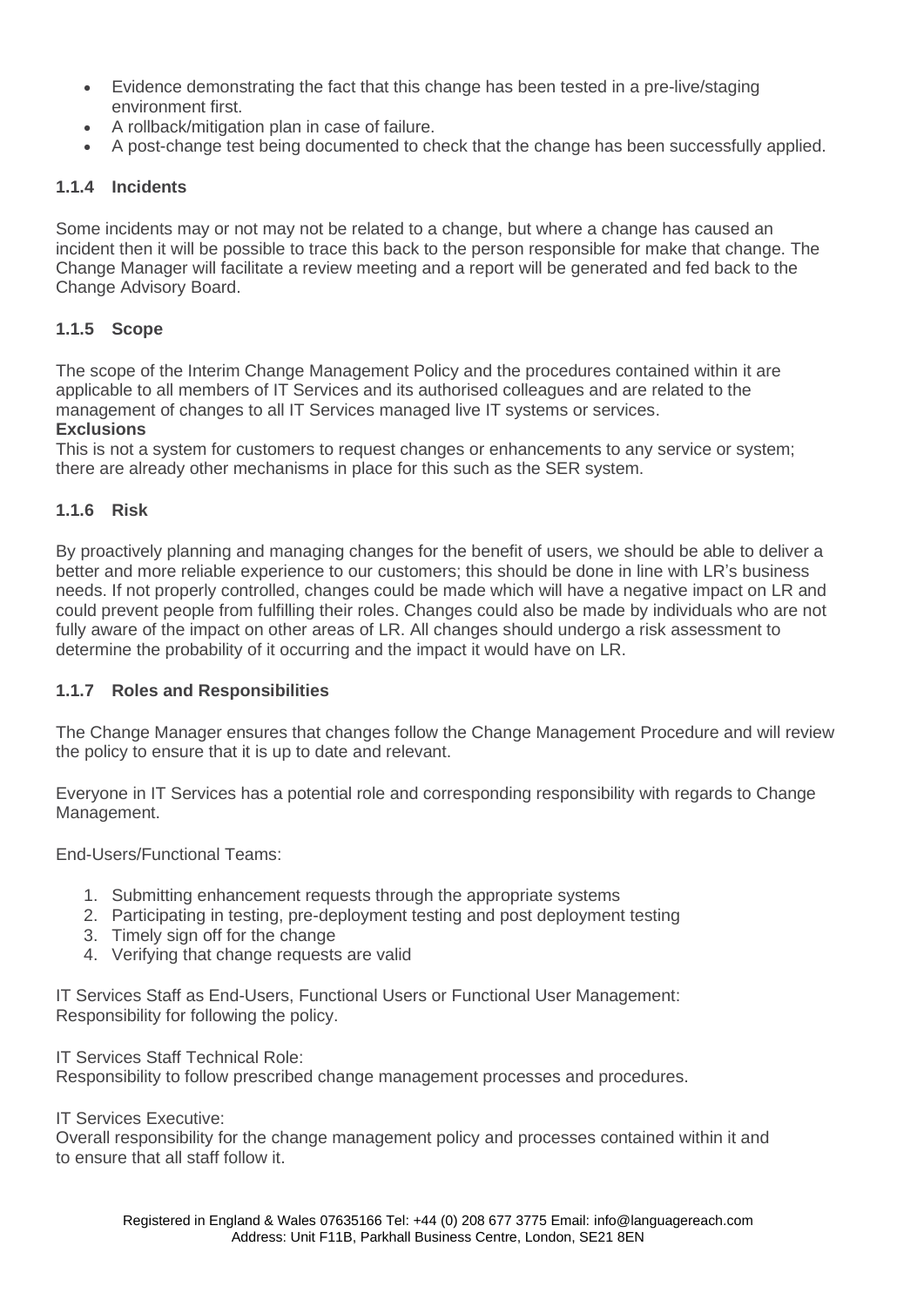# **1.1.8 Type of Changes**

This section defines the different type of changes. Rather than use the confusing ITIL classification of change, IT Services will adopt more meaningful titles to the various types of changes:<.p>

- Minor/Routine Change: These are changes that may be done at any time as these have been categorised as low risk to LR and the procedures are known and well documented.
- Examples of this type of are:
	- o Application-based security or business needs patches
	- o Regularly scheduled maintenance
	- $\circ$  Operating system patches (critical, hot-fixes, and service packs) \*
- Major/Significant Change: These are classified as needing approval changes and these must be planned in advance and submitted for approval from the Change Advisory Board (CAB). The change request should also suggest a time for this change to take place via the change form before being carried out. The CAB will have ultimate say if the change goes ahead at the suggested time or not. Detailed in the change request should be the documentation about what work is going to happen and the perceived benefit and impact to the users. These types of changes should always have a back out plan or mitigating action plan attached.
- Examples of this type of are:
	- o Change that results in an interruption to a service, or has a significant risk of an interruption to service
	- o Change that results in a business or operational practice change
	- $\circ$  Changes in any system that affect disaster recovery or business continuity
	- o Introduction or discontinuance of a service
	- o Operating system patches (critical, hot-fixes, and service packs) \*
- Emergency/Unscheduled Change: Unscheduled outages (server crashes, etc.) may require immediate attention whenever they happen. The Change logging form should still be filled in, but this could be done retrospectively. Please see the sections on Emergency Change Advisory Board and Emergency/Unscheduled Changes for more information.
- Examples of this type of are:
	- o Department or Building is without service
	- o A severe degradation of service requiring immediate action
	- $\circ$  A system/application/component failure causing a negative impact on business operations
	- o A response to a natural disaster
	- o A response to an emergency business need
- New Development: This type of change is specifically for the deployment of new features/functionality, services or applications and is not a fix to a problem.

\* This appears in both categories as the impact can vary depending on the content of the patch. The CAB will be able to provide guidance on which category a particular patch fits into and whether it needs approval before applying.

# **1.1.9 Submitting a Change**

- 1. Go to the change form https://cics.dept.shef.ac.uk/change/
- 2. Enter your LDAP username and password. This is so we can record who filled in the change form.
- 3. Select the service you are making the change on. If your change affects multiple services then expand as many categories as necessary and select multiple services. Either find it in the service area category or start typing its name in the search box and select it.
- 4. Fill in the type of change, there are four choices available:
	- $\circ$  Routine Select this if your change if your change is well known and documented.
	- $\circ$  Fixing a minor fault Select this if your change is a minor fix i.e. Spelling error
	- $\circ$  New Development Select this if your changes adds new functionality or features

Registered in England & Wales 07635166 Tel: +44 (0) 208 677 3775 Email: [info@languagereach.com](mailto:info@languagereach.com) Address: Unit F11B, Parkhall Business Centre, London, SE21 8EN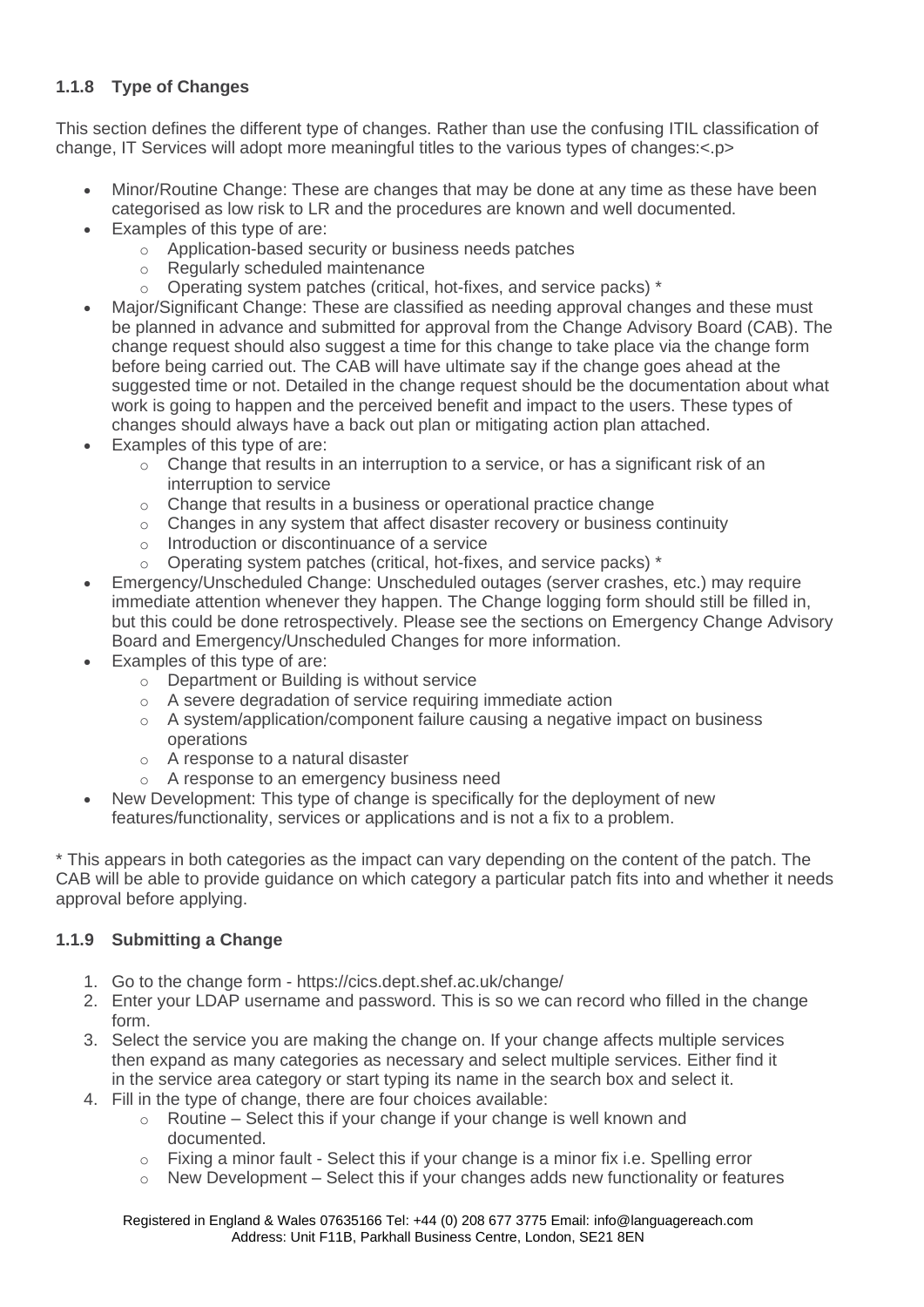- $\circ$  Fixing an urgent / severe problem Select this if your change is to fix an immediate problem i.e. stopped server.
- 5. Fill in a brief description of the change, avoid technical jargon and try to keep it plain and easy to understand.
- 6. Use the pull-down menu to estimate how long the change will take to be made.
- 7. Fill in the risk to the service category. There are two options:
	- $\circ$  Minimal Changes that may be done at any time as they have a little or no risk of going wrong and the procedures are well known and documented
	- $\circ$  Significant Changes that must be planned in advance and need approval. There could be a significant risk to the service.
- 8. Use the pull-down menus to identify the date and time that the change will be made.
- 9. Submit the change
- 10. Change request will be automatically logged within a Change Database. If your change was classified as 'Minimal' then you can carry out the change when you specified, if however, the change was classified, as 'Significant' then this change request will automatically generate an email to the Change Advisory Board who will review it. The CAB meets on Thursday afternoons. Please ensure that you have submitted your change request before Noon on Thursdays to be considered. It maybe required for you to attend a CAB meeting in order to provide more information or answer questions about the change request.
- 11. If for some reason you need to cancel or reschedule a change or if it does not complete, then you will need to log back into the change form and under then heading labeled 'Your Changes' you will be able to update the status of the change. The statuses available are:
	- o Uncompleted
	- o Successful
	- o Failed
	- o Partial
	- o Cancelled

This is not a replacement for its-faults or any other communications channels. You should still inform the users of the change taking place and the affects it will have as usual.

### 1.1.10 Change Procedure

All change requests need to be documented and logged, this will be facilitated through the use of the online form. This documentation will be retained centrally within a change request database. For this reason verbal requests and authorisations are not acceptable.

If your change is urgent, then please see the section on Emergency/Unscheduled Changes.

# **1.1.11 Change Advisory Board (CAB)**

The purpose of the change advisory board is to review all CAB-approved change requests and determine whether or not they should be made. In addition, it may determine that certain changes are altered before implementing in order for it to be accepted. The change advisory board membership is based upon the seven different sections of the service catalogue plus at least one member of the IT Services Executive. For the CAB to be quorate, then at least 7 members should be in attendance.

- 1. Assistant Director Service Delivery & Operations (Interim) David Camlin
- 2. Assistant Director Architecture & Governance John McAuley
- 3. Assistant Director Research & Infrastructure Nathan Cunningham
- 4. Network Services Mark Franklin (Chair)
- 5. Solution Assurance Martin Rapier
- 6. Education Product Katie Attwood
- 7. Corporate IT Systems Anne Rodgers
- 8. Frontline IT Services Dan Courtney
- 9. Business Support Services Janine Barraclough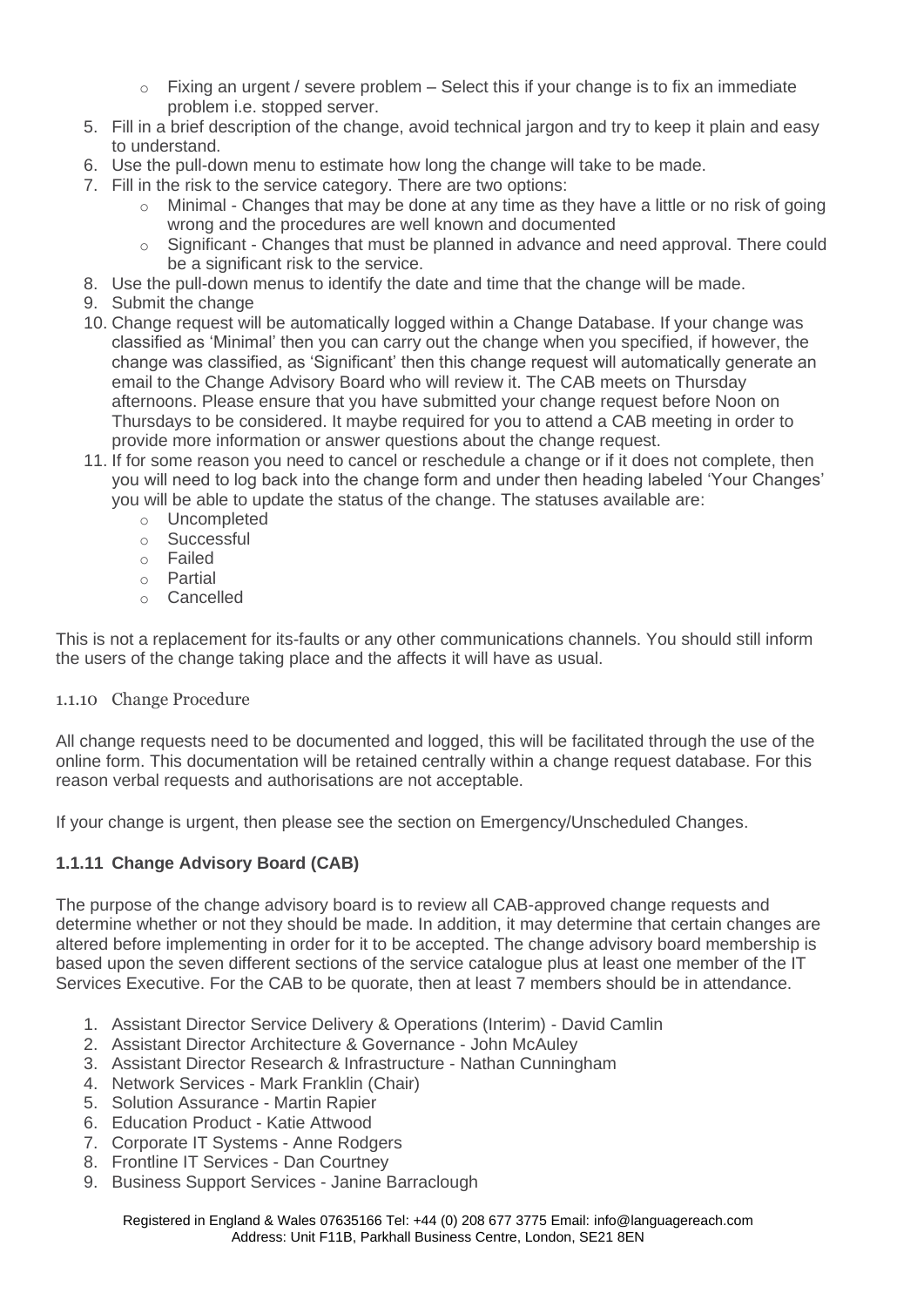- 10. Infrastructure Karl Grocock
- 11. Information Security Chris Willis
- 12. Communication Aarti Sehgal
- 13. IT Service Desk Jane Leek
- 14. Workplace and Collaboration Robert Needham
- 15. Incident Coordinator John Ollerenshaw
- 16. Teaching Infrastructure Ian Knowles
- 17. Change Manager Ben Allsup

# **1.1.12 Emergency Change Advisory Board (ECAB)**

We appreciate that due to the nature of these types of changes that it is not very practical to either wait for group of advisory board members to gather or to seek approval for a change to be made. This is made especially difficult for out of hour's incidents that require immediate or quick changes to be made in order to restore a service. In these circumstances, an appropriate (preferably independent) service manager and member of the executive has the authority to approve a change. It is acknowledged that in some exceptional circumstances that this may not be possible and the authority will then fall on the person making the change. However, the change request form should still be filled in, even if it is retrospectively.

# **1.1.13 Emergency/Unscheduled Change**

In some cases, events are critical enough that they must be rushed though, thereby creating an Emergency/Unscheduled Change. Each situation is different and as much consideration as possible should be given to the possible consequences of attempting this type of change. It is still necessary to obtain sufficient approval for the change, but this may be in the form of discussing the matter with a relevant service manager or section head and logging who it was discussed with and how it was approved.

# **1.1.14 Pre-Holiday Rule / Leaving Rule**

For at least two days prior to annual leave or leaving LR, an IT Services member of staff should only be permitted to make Minor/Routine Changes. If there is an urgent requirement to make an Emergency/Unscheduled change during this time, please ensure that there is sufficient documentation provided and colleagues know where to find it and what the change involves.

# **1.1.15 Change Freeze Periods**

At certain critical times of the year, it will be necessary to impose a non-essential change freeze period. During this time you should only make changes that are deemed essential to either the running of or fixing of a problem with a particular service. If you have the need to make a change during this time, then please follow the instructions sent out with the change freeze dates. If in doubt, contact the change manager. The dates of any change freeze will be communicated well in advance so that you are enable to plan your work around them.

# **1.1.16 Cancelling a change**

If for any reason you have to cancel or postpone an approved change, then please do this via the mailing list for change approvers explaining why.

The mailing list is: info@languagereach.com. If you need to perform the change again, then please make a new request.